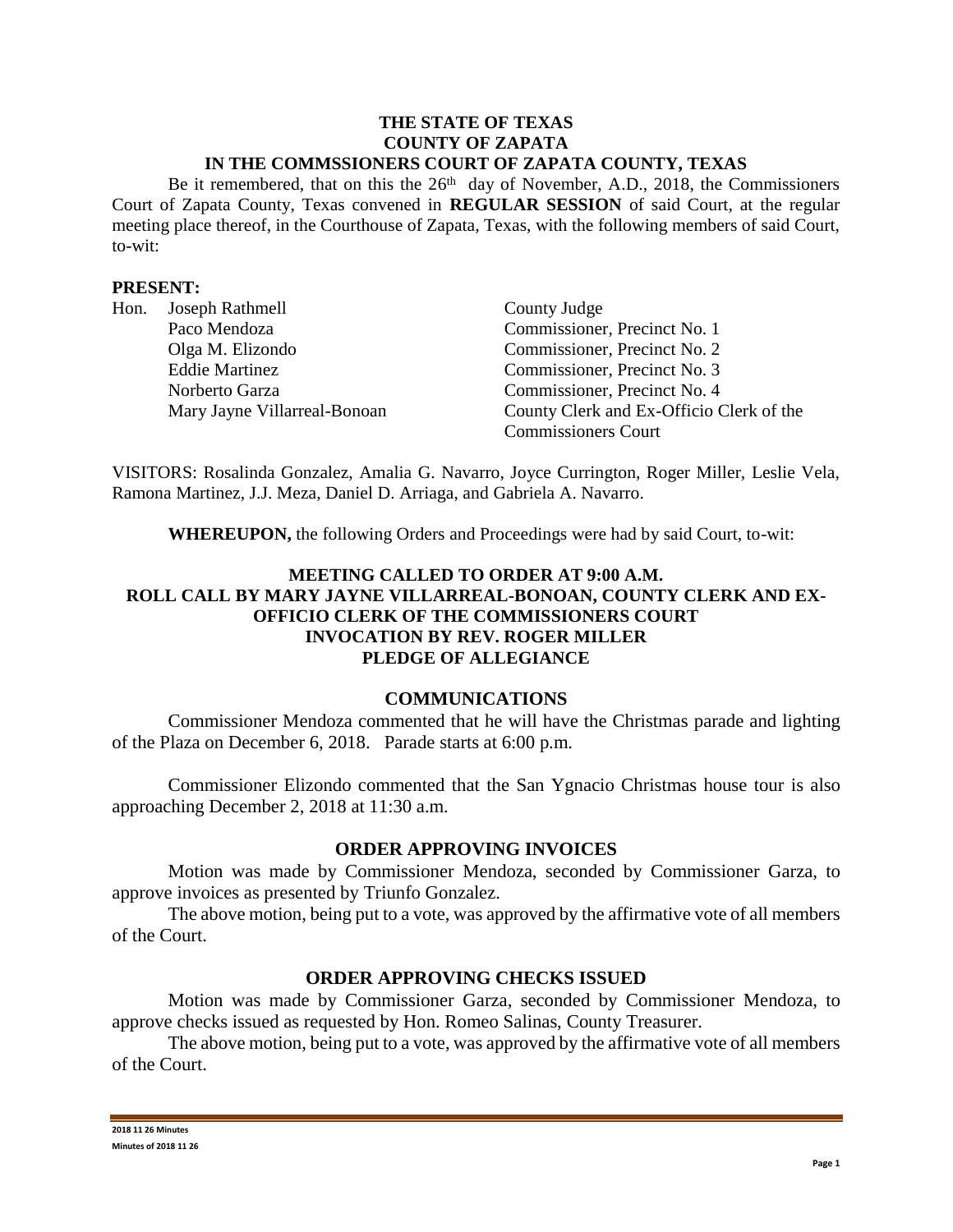### **ZAPATA COUNTY BOYS AND GIRLS CLUB MONTHLY REPORT**

Leslie Vela presented the court with the Zapata County Boys and Girls Club monthly report. One of the highlights of the month of October for the children, was a pumpkin decorating contest. (Written report is attached for the record.)

## **ORDER ACCEPTING RESIGNATION OF MARIA Y. SALINAS FROM ZAPATA COUNTY PUBLIC LIBRARY**

Motion was made by Commissioner Mendoza, seconded by Commissioner Garza, to accept the resignation of Maria Y. Salinas from the Zapata County Public Library as requested by Nellie Trevino, Human Resources Director.

The above motion, being put to a vote, was approved by the affirmative vote of all members of the Court.

# **ORDER APPROVING TRANSFER OF AMALIA NAVARRO FROM NUTRITION CENTER CONGREGATE TO ZAPATA COUNTY LIBRARY AS LIBRARIAN**

Motion was made by Commissioner Garza, seconded by Commissioner Mendoza, to approve to transfer Amalia Navarro from the Nutrition Center Congregate 38-647—slot #5 to the Zapata County Library 10-650—slot #1 as Librarian as requested by Nellie Trevino, Human Resources Director.

The above motion, being put to a vote, was approved by the affirmative vote of all members of the Court.

## **ORDER APPROVING TRANSFER OF CATALINA BAUTISTA FROM NUTRITION CENTER CONGREGATE SLOT #4 TO SLOT #5 AS SITE MANAGER/MAINTENANCE**

Motion was made by Commissioner Mendoza, seconded by Commissioner Garza, to approve to transfer Catalina Bautista from the Nutrition Center Congregate 38-647—slot #4 to Nutrition Center Congregate 38-647—slot #5 as Site Manager/Maintenance at \$8.70 per hour as requested by Nellie Trevino, Human Resources Director.

The above motion, being put to a vote, was approved by the affirmative vote of all members of the Court.

## **ORDER TO APPROVE HIRING OF NORMA RAMIREZ IN NUTRITION CENTER CONGRAGATE SLOT #4 AS DRIVER/ATTENDANT**

Motion was made by Commissioner Garza, seconded by Commissioner Mendoza, to approve hiring of Norma Ramirez in Nutrition Center Congregate 38-647—slot #4 as Driver/Attendant at \$8.50 per hour as requested by Nellie Trevino, Human Resources Director.

The above motion, being put to a vote, was approved by the affirmative vote of all members of the Court.

## **ORDER APPROVING PURCHASE OF VAN FOR ZAPATA NUTRITION CENTER**

Motion was made by Commissioner Mendoza, seconded by Commissioner Garza, to approve to purchase a van through BuyBoard for the Zapata Nutrition Center for a total amount of \$36,570 as requested by Nellie Trevino, Human Resources Director.

The above motion, being put to a vote, was approved by the affirmative vote of all members of the Court.